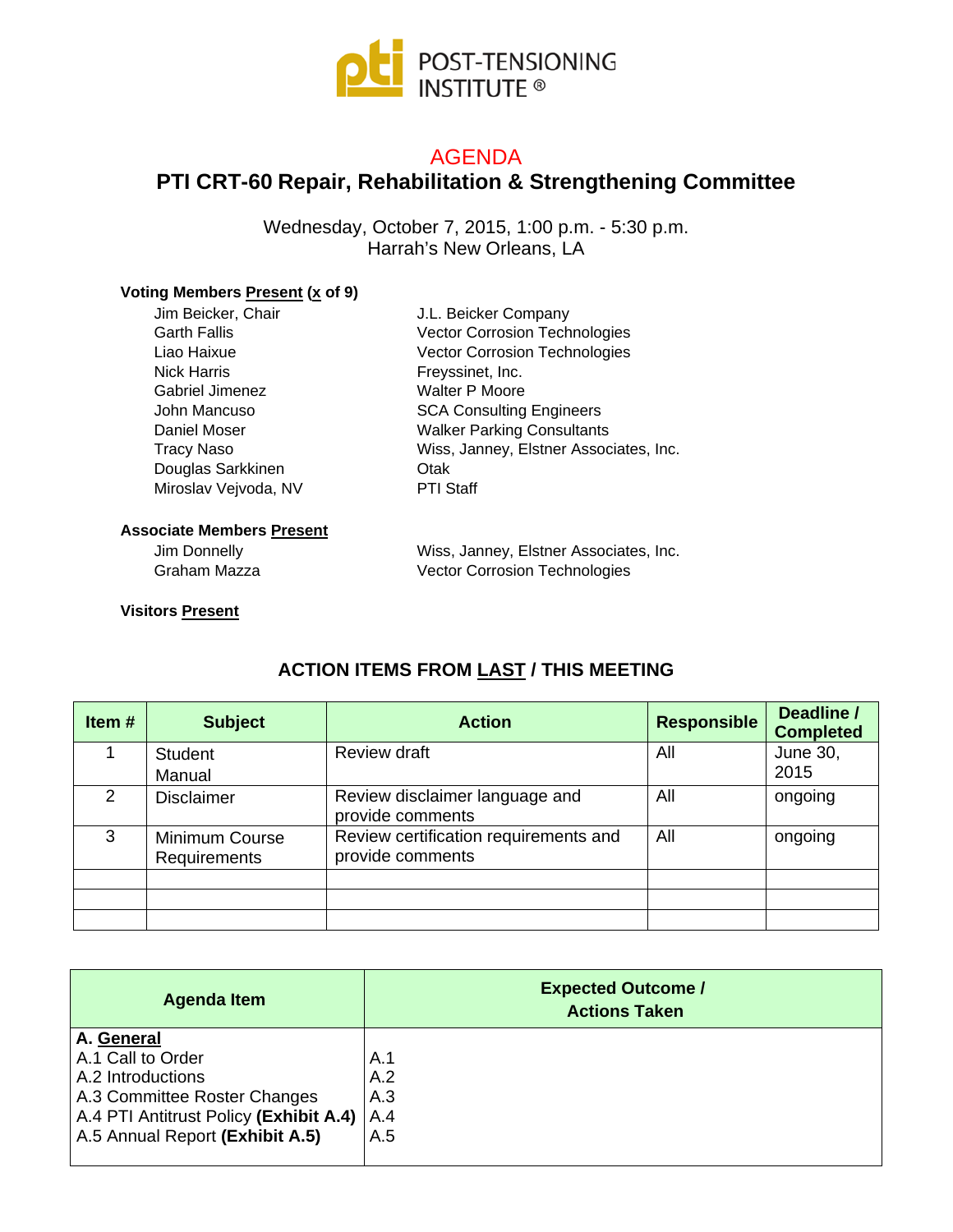| <b>Agenda Item</b>                                                                                                                             | <b>Expected Outcome /</b><br><b>Actions Taken</b>                                                                                                             |
|------------------------------------------------------------------------------------------------------------------------------------------------|---------------------------------------------------------------------------------------------------------------------------------------------------------------|
| <b>B. Agenda &amp; Minutes</b><br><b>B.1 Approval of Agenda</b>                                                                                | B.1 Edit agenda as needed                                                                                                                                     |
| <b>B.2 Approval of Minutes</b><br>B.2.1 Approval of Meeting Minutes<br>from 4/27/15, distributed on 5/4/15<br>(Exhibit B.2.1) (Meeting ballot) | B.2.1 Vote on approval of Meeting Minutes from 4/27/15:<br>Motion / Second: Name / Name<br>Result: X-X-X (Y-N-A)                                              |
| B.2.2 Approval of WM Minutes from<br>7/9/15, (Exhibit B.2.2) (Meeting<br>ballot)                                                               | B.2.2 Vote on approval of WM Minutes from 7/9/15:<br>Motion / Second: Name / Name<br>Result: X-X-X (Y-N-A)                                                    |
| B.2.3 Approval of WM Minutes from<br>8/31/15, (Exhibit B.2.3) (Meeting<br>ballot)                                                              | B.2.3 Vote on approval of WM Minutes from 8/31/15:<br>Motion / Second: Name / Name<br>Result: X-X-X (Y-N-A)                                                   |
| <b>C. Actions Taken Between</b><br><b>Meetings</b><br>C.1 Letter Ballots (none)                                                                |                                                                                                                                                               |
| C.2 Web Meetings<br>C.2.1 WM 7/21/15 (Exhibit B.2.2)                                                                                           | C.2.1 The present draft was explained and chapter assignments<br>for review made. Timetable agreed with ballot envisioned in<br>September 2015.               |
| C.2.2 WM 8/11/15 (Exhibit B.2.3)                                                                                                               | C.2.2 Some chapters were received in August and reviewed<br>during the meeting. There is no time to ballot the document before<br>the meeting in New Orleans. |
| 1. Action Item 1: (Manual)<br>1.1 Manual Status: Review all<br>chapters submitted.                                                             | 1.1                                                                                                                                                           |
| 1.2 Additional Actions: Determine<br>actions necessary before balloting<br>of the document.                                                    | 1.2                                                                                                                                                           |
| 2. Action Item 2: Case Studies<br>2.1 Submitted Case Studies:<br>Review proposals and determine an<br>appropriate format for the<br>document.  | 2.1                                                                                                                                                           |
| 2.2 Other Case Studies: Determine<br>what other case studies are<br>desirable.                                                                 | 2.2                                                                                                                                                           |
| 3. Action Item 3: (List Item)<br>3.1<br>3.2                                                                                                    |                                                                                                                                                               |